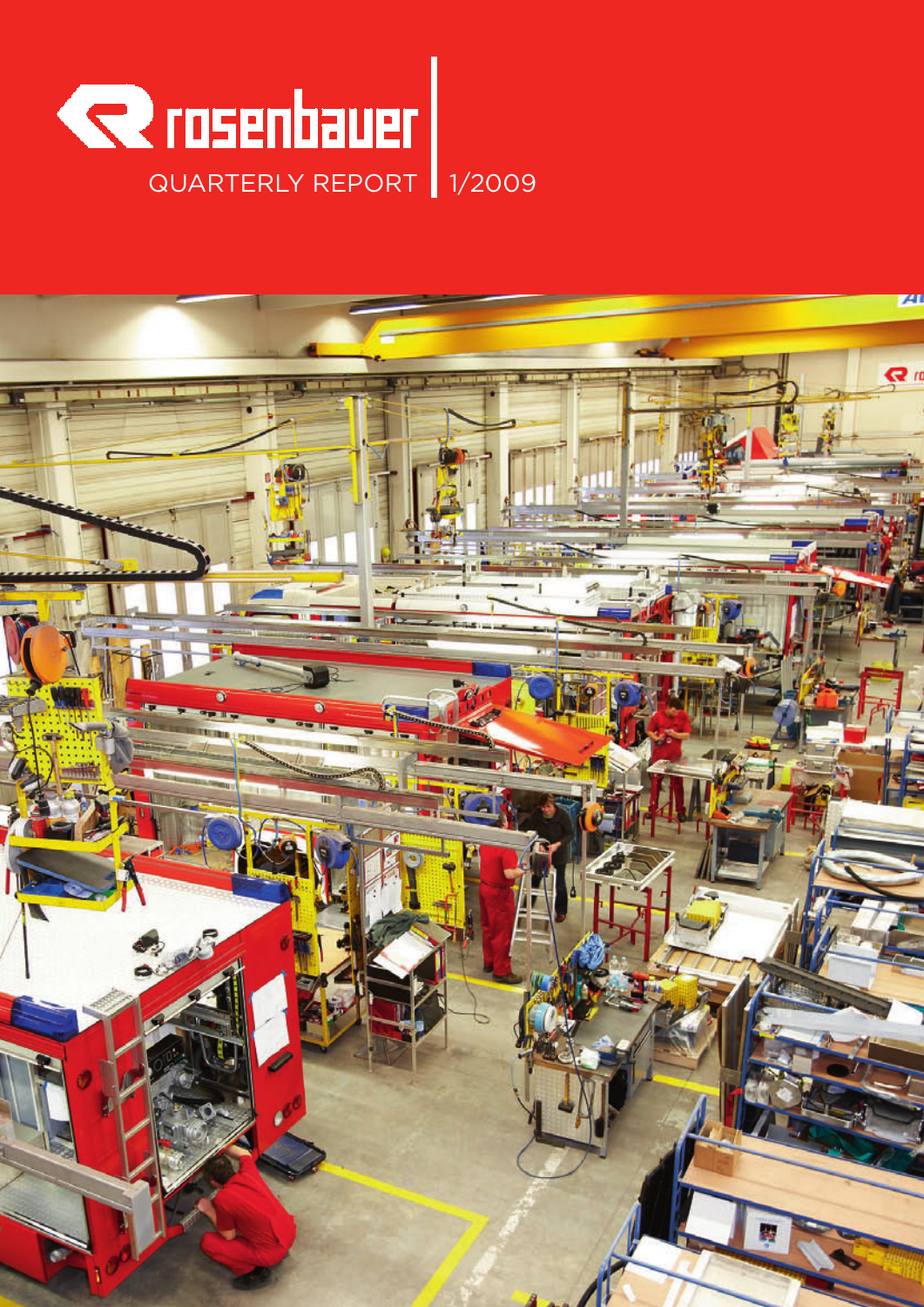# **KEY FIGURES**

|                                |                                     |         | $1 - 3 / 2009$ | $1 - 3 / 2008$ | $1 - 3 / 2007$ |
|--------------------------------|-------------------------------------|---------|----------------|----------------|----------------|
| <b>ROSENBAUER</b>              | Revenues                            | m€      | 99.7           | 94.0           | 76.0           |
| <b>Group</b>                   | thereof Austria                     | m€      | 9.5            | 6.9            | 7.2            |
|                                | thereof international               | m€      | 90.2           | 87.1           | 68.8           |
|                                | EBIT                                | $m \in$ | 3.0            | 5.4            | 1.7            |
|                                | EBIT margin                         |         | 3.0%           | 5.7%           | 2.3%           |
|                                | EBT                                 | m€      | 0.8            | 3.9            | 0.5            |
|                                | Consolidated profit <sup>1)</sup>   | m€      | 0.6            | 3.1            | 0.4            |
|                                | Cash flow from operating activities | $m \in$ | (41.0)         | (17.2)         | (25.7)         |
|                                | Investments                         | $m \in$ | 2.5            | 2.4            | 1.9            |
|                                | Order backlog (as at March 31)      | m€      | 493.3          | 383.0          | 397.6          |
|                                | Order intake                        | $m \in$ | 103.2          | 104.7          | 126.3          |
|                                | Employees (average) <sup>2)</sup>   |         | 1,809          | 1,661          | 1,540          |
|                                | Employees (as at March 31)          |         | 1,817          | 1,664          | 1,545          |
| <b>Key balance</b>             | Total assets                        | m€      | 316.6          | 254.9          | 238.9          |
| sheet data                     | Equity in % of total assets         |         | 28.8%          | 29.2%          | 26.5%          |
|                                | Capital employed (average)          | $m \in$ | 170.8          | 141.0          | 141.4          |
|                                | Return on capital employed          |         | 1.8%           | 3.8%           | 1.2%           |
|                                | Return on equity                    |         | 0.9%           | 5.3%           | 0.8%           |
|                                | Net debt                            | $m \in$ | 75.8           | 50.5           | 66.8           |
|                                | Working capital                     | m€      | 76.8           | 66.3           | 58.1           |
|                                | Gearing ratio                       |         | 83.1%          | 67.7%          | 105.6%         |
| <b>Key stock</b>               | Highest share price                 | $\in$   | 23.8           | 33.8           | 31.8           |
| exchange figures <sup>3)</sup> | Lowest share price                  | €       | 18.0           | 21.1           | 24.0           |
|                                | Closing price                       | €       | 23.6           | 28.3           | 31.5           |
|                                | Number of shares                    | m units | 6.8            | 6.8            | 1.7            |
|                                | Market capitalization               | m€      | 160.5          | 192.4          | 214.2          |
|                                | Earnings per share                  | $\in$   | (0.2)          | 0.3            | (0.3)          |

1) Before profits/losses on minority interest

2) Average number of employees in the first quarter

3) The highest share price, lowest share price, closing price and earnings per share 2007 have been recalculated on the basis of the 4-for-1 share split.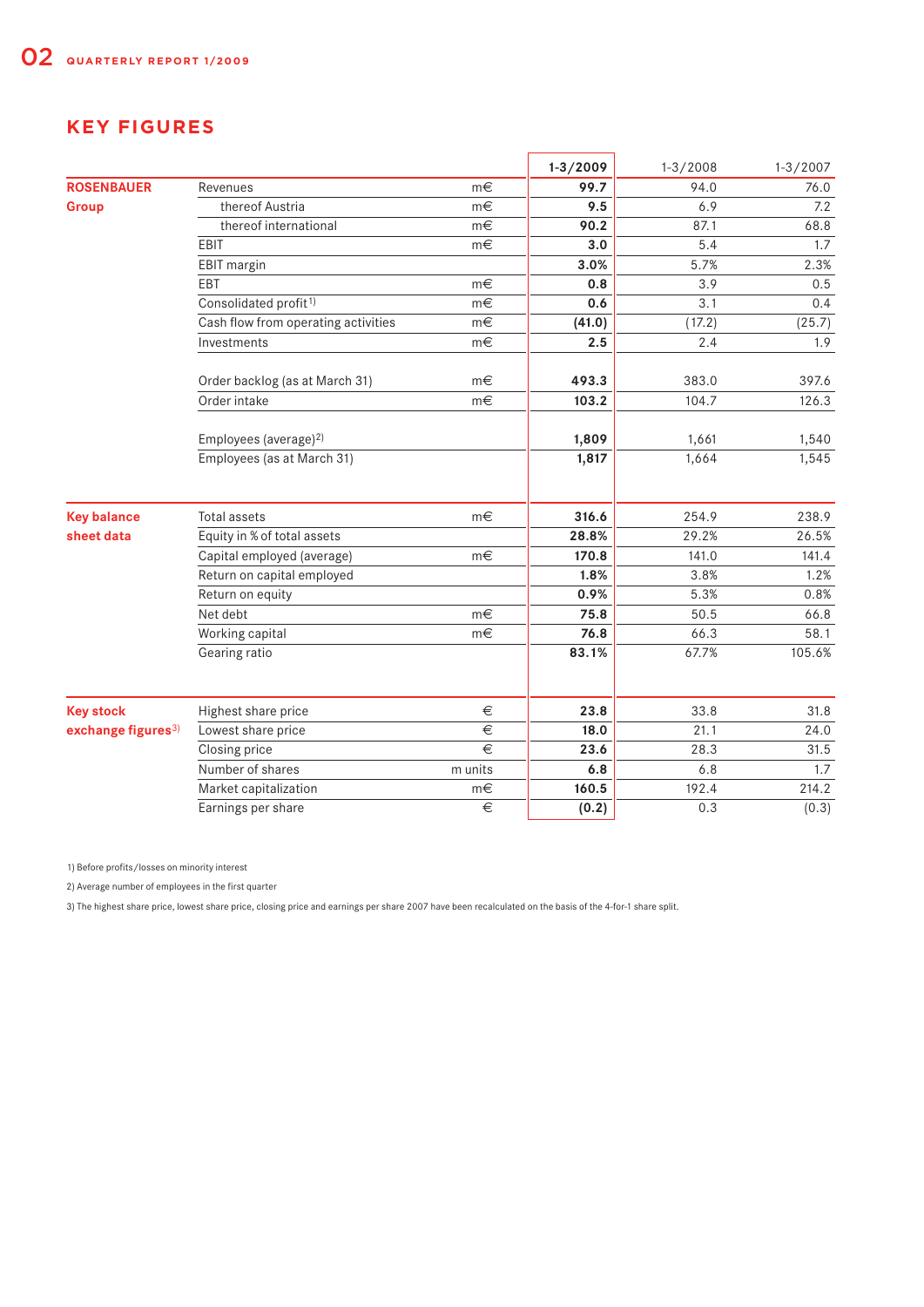# **GROUP SITUATION REPORT**

### ECONOMIC ENVIRONMENT

The course taken by the world economy in the first quarter of 2009 was still very much marked by the global financial and economic crisis. Nevertheless, with worldwide demand for fire safety equipment continuing at the same high level as in the first quarter of last year, the crisis has only made itself felt in isolated instances. There was also no slow-down in project activity in the first quarter of 2009. In the Arab world and Asia in particular, there continues to be great demand for the modernization and upgrading of fire protection equipment. A number of projects, for both municipalities and airports, are either in course of preparation or awaiting contract award.

In the USA – the world's biggest single market – new emissions regulations for vehicles due to come into force at the end of 2008 led to pre-emptive purchases in the run-up to the year-end. The corollary of these pre-emptive purchases was a downturn in the market in the first quarter of 2009. In general, however, the pace of incoming orders in the coming months is not expected to slow markedly in the USA either.

With its comprehensive product and service portfolio, the ROSENBAUER Group is active the world over. This enables it to compensate for downward market developments in one region with the upturn taking place in another. In this way, potential cyclical risks in established markets are mitigated by the trend towards growing infrastructure investment in emerging markets.

### REVENUES AND RESULTS TRENDS

The ROSENBAUER Group boosted its shipment volumes again in the first quarter of 2009, lifting its revenues by 6% to 99.7 m $\in$  (1-3/2008: 94.0 m $\in$ ). The biggest contribution to revenue growth came from the US companies, whose full order books gave them exceptionally high capacity utilization in the first quarter.

The large volume of orders to be fulfilled in 2009 also led to increased output, which was reflected in a higher figure of 14.6 m€ for inventory changes (1-3/2008: 8.2 m€).

At 3.0 m€, 1st quarter 2009 EBIT was down on the same period of last year (1-3/2008: 5.4 m€). However, this decrease is due to the exceptionally high gross margins earned on certain contracts in the first three months of last year, which had led to an unusually high EBIT margin of 5.7% for the first quarter. Seen in the context of the past five years, the EBIT margin of 3.0% achieved in the first quarter of 2009 is still above average, and thus at a satisfactory level.

As may be seen from year-on-year quarterly comparison, revenues and margins in the fireequipment sector are generally lower in the first quarter. The majority of shipments usually takes place in the second half of the year, with the result that the lion's share of revenues and of the result is earned in the last few months of the financial year.

Financial expenditure rose by around 1.1 m $\epsilon$  compared to the same period of last year, largely due to changes in the valuation of foreign-exchange hedges for future contracts. However, the higher financing required for fulfilling the large production volumes was offset by the steep falls in US dollar and euro interest rates.

Due to valuation changes, the finance cost deteriorated from -1.3 m  $\in$  (1-3/2008) to -2.2 m  $\in$ (1-3/2009), leading to 1<sup>st</sup> quarter 2009 EBT of 0.8 m€ (1-3/2008: 3.9 m€).

No slow-down in project activity

Continued revenue growth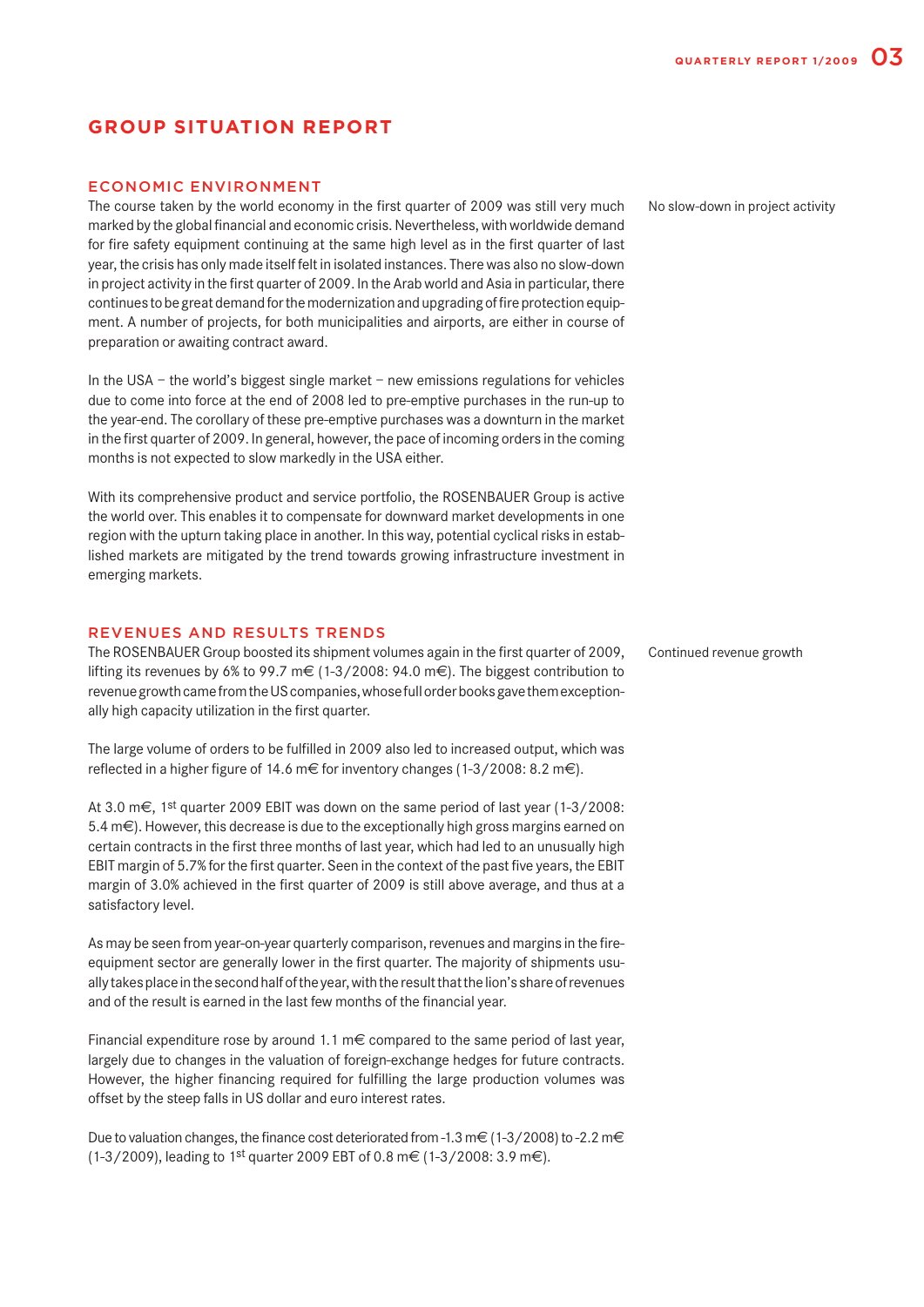In December 2008, a transfer agreement was signed providing for ROSENBAUER's stake in the 50% joint venture Rosenbauer YongQiang, established in 2005, to be transferred to the former Chinese partner in 2009. The sale will probably become effective in the second quarter of 2009 when it is officially entered in the Chinese register of companies; all the financial consequences of the disposal of this stake are contained in the annual financial statement for 2008.

#### ORDERS

At the beginning of 2009 ROSENBAUER International AG won an order from the General Authority of Civil Aviation (GACA – the company operating Saudi Arabia's airports) to supply a total of 220 fire-fighting and rescue vehicles. The contract value is for around 100 m€, making this the biggest single order in ROSENBAUER's history. The shipments are to comprise many different fire-fighting and rescue vehicles and a comprehensive assortment of personal protective gear. The vehicles are to be supplied and commissioned in several tranches by the end of 2012. Order trend continues at high level

> At 103.2 m  $\in$  (1-3/2008: 104.7 m  $\in$ ), the Group's order intake in the first quarter of 2009 was at the same high level as the year before. Of this figure for 1<sup>st</sup> quarter order intake, only 6.3 m $\epsilon$  is attributable to the major order from Saudi Arabia. The remainder will show up in the order intake figure for the second quarter.

> Thanks to the very substantial volume of new orders taken during the last quarter of 2008, the reserve of order backlog as at March 31, 2009 is at a record level, namely 493.3 m $\in$ (March 31, 2008: 383.0 m€). This means that the ROSENBAUER Group can be sure of good capacity utilization at its manufacturing facilities, and also gives it a fairly clear view of the likely course of revenues for the rest of this year.

### SEGMENT DEVELOPMENT

The segment statements refer to the revenues and results earned by the individual companies both on their respective local markets and from export sales.

At 57.0 m€ (1-3/2008: 57.5 m€), the Austrian Group companies' revenues in the first quarter of 2009 were once again at a high level. The EBIT of 1.6  $m \in \text{was}$  less than a year before (1-3/2008: 3.6 m€), as in the first quarter of 2008 a number of especially profitable export orders were shipped.

The continued high volume of orders on hand led to full capacity utilization at the production facilities in Leonding and Neidling/St. Pölten. In response, capacity was enlarged at the Austrian production locations. The expansion program at the Leonding location is scheduled for completion during the second quarter of 2009 and will entail an investment volume of around 5.0 m€.

The third phase in the expansion of the Neidling/St. Pölten plant, the center of expertise for compact vehicles with a gross weight of up to 11 tonnes, was completed during the first quarter. Commenced in 2007 due to the greatly increased production volumes at this location, the enlargement program will give the plant approx. 50% higher manufacturing capacity. The 4<sup>th</sup> and final expansion phase, costing around 1.7 m€ and comprising the building of a new paint shop, will be implemented this year.

The US companies were able to further consolidate their good position on the US market during the first quarter, lifting their revenues by 39% to 34.7 m  $\epsilon$  (1-3/2008: 24.9 m $\epsilon$ ). With combined EBIT of 3.2 m  $\epsilon$  (1-3/2008: 2.3 m $\epsilon$ ), the American companies again achieved a better result than in the same period the year before. This rise is mainly due to increased revenues and stepped-up process optimization.

Austria

USA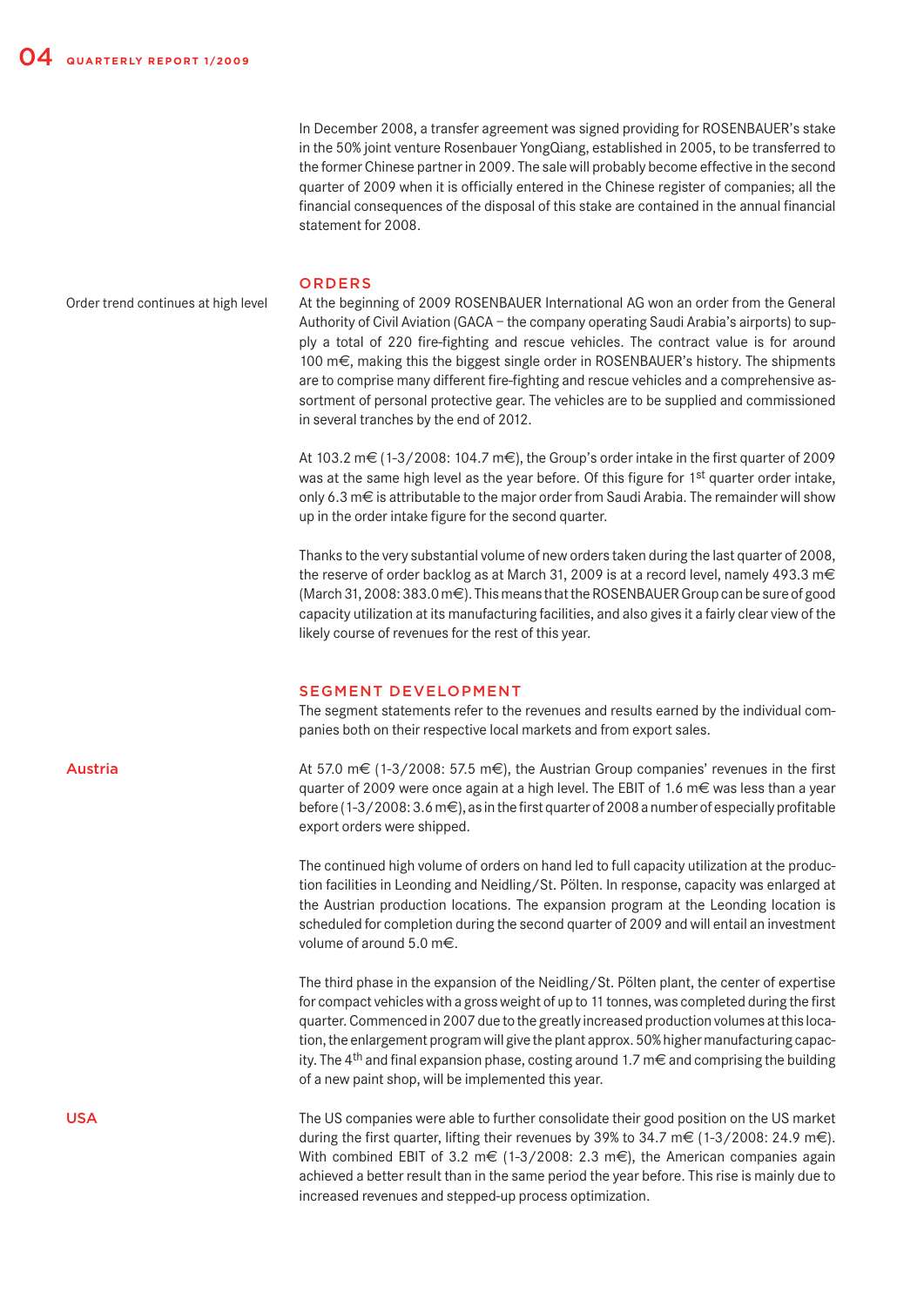| Owing to the structure of shipments at Metz Aerials, the German segment was still negative<br>in the first quarter of 2009 in terms of both its revenues and its result. First-quarter revenues<br>at the German segment - consisting of Metz Aerials in Karlsruhe, Rosenbauer Feuerwehr-<br>technik in Luckenwalde and Rosenbauer Deutschland in Passau – came to 14.2 m€<br>(1-3/2008: 19.7 m€). At -1.8 m€ (1-3/2008: -0.9 m€), the German segment's result for<br>the first three months was not yet positive. | Germany            |
|--------------------------------------------------------------------------------------------------------------------------------------------------------------------------------------------------------------------------------------------------------------------------------------------------------------------------------------------------------------------------------------------------------------------------------------------------------------------------------------------------------------------|--------------------|
| Compared to the same period last year, when a number of major orders were shipped,<br>revenues at the Spanish segment were lower in the first three months of 2009, at 1.6 m€<br>$(1-3/2008: 7.0 \text{ m} \text{€})$ . EBIT in the first quarter of 2009 came to -82.4 k $\in (1-3/2008: 325.7 \text{ k})$ .                                                                                                                                                                                                      | <b>Spain</b>       |
| The Swiss segment consists of the sales company Rosenbauer AG in Zurich, which slight-<br>ly raised its revenues in the first three months to 1.7 m $\in$ (1-3/2008: 1.5 m $\in$ ), posting EBIT<br>of 157.5 k€ (1-3/2008: -47.4 k€).                                                                                                                                                                                                                                                                              | <b>Switzerland</b> |
| The Asian segment, comprising SK Rosenbauer, Singapore and Eskay Rosenbauer, Brunei,                                                                                                                                                                                                                                                                                                                                                                                                                               | Asia               |

### FINANCIAL POSITION AND ASSET SITUATION

The Group's financial position and asset situation in the first quarter of 2009 were affected by the higher production and shipment volumes referred to above. The rise in the balance-sheet total from 254.9 m  $\in$  (March 31, 2008) to 316.6 m  $\in$  is attributable to high production-related levels of inventories and work in progress, and to higher receivables. In line with the increased production volumes, the interest-bearing liabilities also rose, from 58.3 m€ (1-3/2008) to 80.7 m€.

posted EBIT of 21.3 k€ (1-3/2008: 116.4 k€) on revenues of 2.0 m€ (1-3/2008: 2.9 m€).

The cash flow from operating activities, which also represents the changes in current assets, totaled -41.0 m $\in$  in the reporting period (1-3/2008: -17.2 m $\in$ ), reflecting the greater need for financing to fund today's vigorous growth in the company.

#### INVESTMENTS

Capital investment outlays in the first quarter came to 2.5 m  $\in$  (1-3/2008: 2.4 m  $\in$ ). As a result of the capacity enlargement projects at the Austrian facilities, year-2009 investments will once again total around 12.0 m€ (1-12/2008: 12.2 m€).

### EMPLOYEES

At the end of the first quarter, the ROSENBAUER Group employed a total of 1,817 people (March 31, 2008: 1,664). Manpower numbers were boosted mainly in the production operations and in production-related areas.

### OUTLOOK

Overall, the situation on the world fire-equipment market is expected to remain stable through 2009, although certain regions will be prone to greater fluctuations.

For 2009, ROSENBAUER Group Management expects that market volume will remain at a high level. In view of the record volume of order backlog, and the resulting high degree of capacity utilization at the production companies, it is reasonable to suppose that the current year will bring a continuation of both top and bottom-line growth.

#### OTHER EVENTS

No other material events have occurred before this report went to print.

High production volumes affecting financing requirements

Continued top and bottom-line growth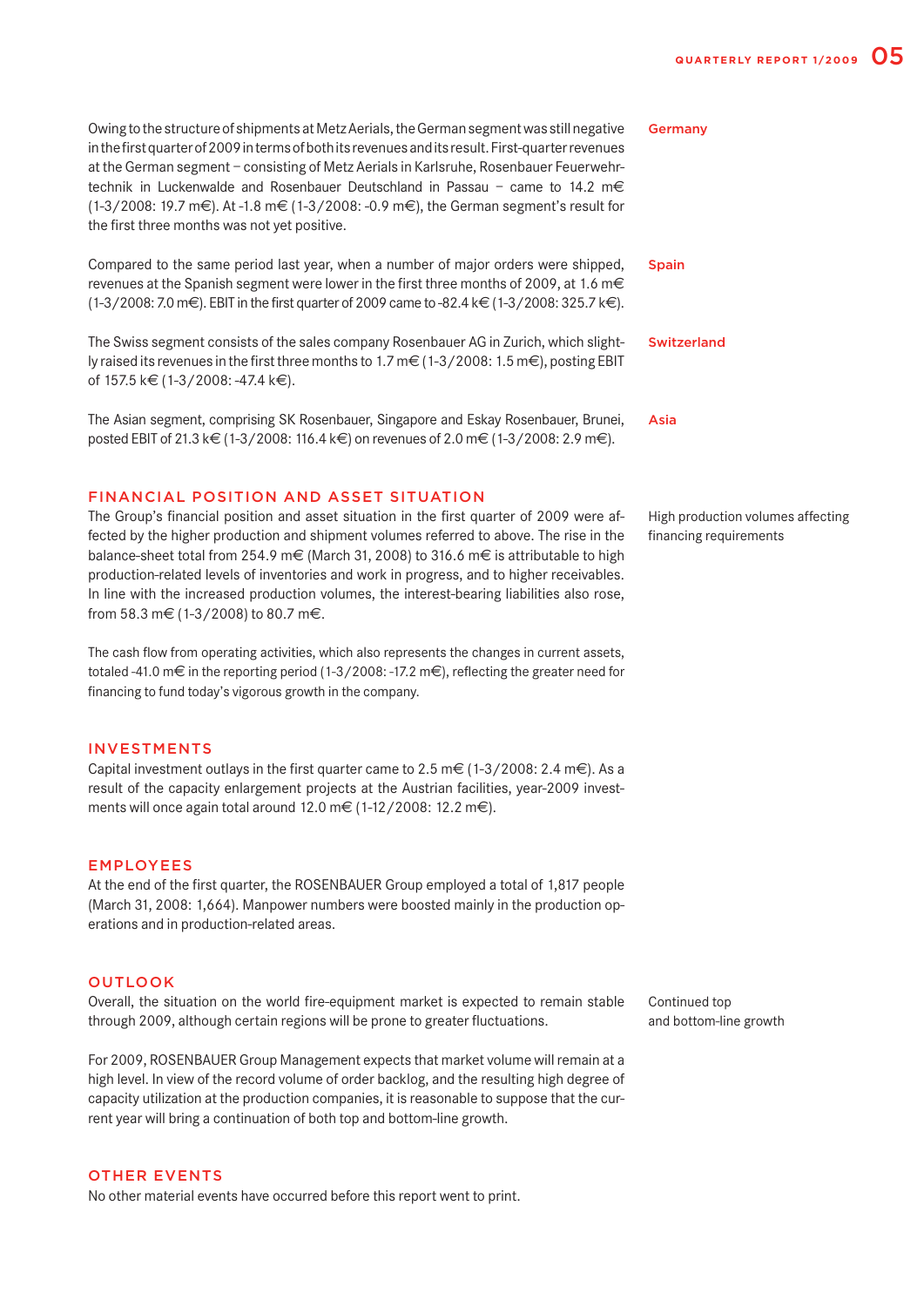Central risk management

### MATERIAL RISKS AND UNCERTAINTIES IN THE REMAINING MONTHS OF THE FINANCIAL YEAR, AND RISK MANAGEMENT

The ROSENBAUER Group has a proven risk-management system. Continuous identification, appraisal and controlling of risks are an integral part of the management, planning and controlling process. The immediate responsibility for risk management lies with the Management of the operational unit in question. This is the level at which risk-management topics are regularly dealt with, and at which the annual risk inventory is carried out. The results of the risk inventory are collated and regularly reviewed by the central risk management team. The principal categories of risk – strategic and operational risks, competitive, market and product risks, personnel and financial risks – are explained in detail in the 2008 Annual Report.

The Group's financial strength, meaning its ability to assure liquidity, is critically important – even more so against the backdrop of a financial crisis. In view of the Group's healthy equity capitalization and its resulting creditworthiness, Management considers it unlikely that the current trends on the capital markets and in interest levels will give rise to any serious impairment of its financial capacity.

In order to ensure the greatest possible independence in our corporate financing, this latter is arranged with several different banks, all such financial transactions being carried out with top-rated credit institutions only. Furthermore, Financial Management meets with the Group's bankers once a year for rating-talks from which the Group's position on the financial market is established.

Interest and exchange-rate risks are countered by regular, thorough monitoring of a bundle of influencing factors, and by the use of appropriate hedging instruments. The operational risks arising from interest and currency exchange rate movements are hedged by derivative financial instruments such as foreign-exchange forwards and options, and interest-rate swaps. These transactions are carried out solely to provide hedging against risks, and not for the purposes of trading or speculation.

Credit risks from potential payment default are rated as relatively low, as the majority of customers are public-sector purchasers. In the case of deliveries made to non-OECD countries, use is generally made of both state and private export guarantee schemes to cover the political risks encountered in such cases.

The ongoing financial crisis and its impact on the world economic climate present only a limited risk to the Group's business in the coming months. The reason is that the effects on procurement activity in the fire-equipment sector tend not show up in the revenues and results figures until after a one to two-year time-lag. However, with its global span and wide product range, the ROSENBAUER Group has placed itself in a strong position to counter regional fluctuations by shifting the revenue focus to regions that are still growing or have not yet been affected by economic slowdown. Limited risk from financial crisis

> In May – shortly before this Quarterly Report went to print – searches were carried out at the instigation of the German Federal Cartel Office on the premises of all major manufacturers of fire-fighting vehicles in Germany, on suspicion of anti-competitive collusion. An internal investigation was initiated immediately to establish the facts of the matter. Once the findings of this investigation are available, the necessary steps will be taken.

> On the basis of the information known today, there are no existential risks which might weigh decisively upon the asset, financial and income situation.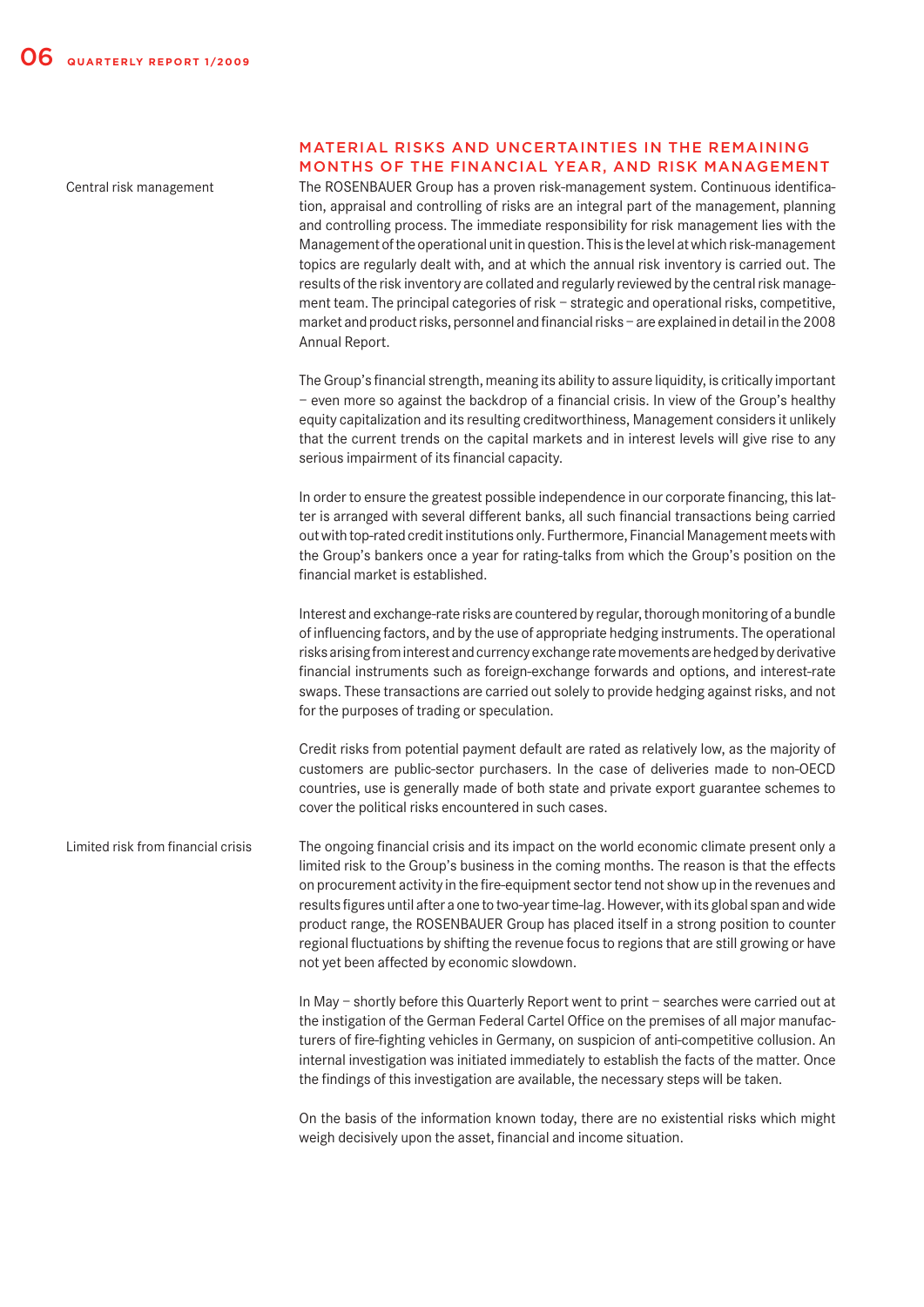# **CONSOLIDATED BALANCE SHEET**

| in $k \in$                                     |              |              |              |  |
|------------------------------------------------|--------------|--------------|--------------|--|
| <b>ASSETS</b>                                  | Mar 31, 2009 | Dec 31, 2008 | Mar 31, 2008 |  |
| A. Non-current assets                          |              |              |              |  |
| Tangible assets<br>I.                          | 49,826.7     | 48,478.2     | 42,219.8     |  |
| Intangible assets<br>II.                       | 340.9        | 328.4        | 365.1        |  |
| III. Securities                                | 169.2        | 169.2        | 213.6        |  |
| IV. Joint venture                              | 1,500.0      | 0.0          | 2,249.8      |  |
| V. Receivables                                 | 1,212.5      | 1,818.7      | 1,502.8      |  |
| VI. Deferred tax assets                        | 3,439.4      | 2,598.2      | 1,841.2      |  |
|                                                | 56,488.7     | 53,392.7     | 48,392.3     |  |
| <b>B.</b> Current assets                       |              |              |              |  |
| Inventories<br>I.                              | 106,433.0    | 84,858.1     | 93,124.8     |  |
| Production contracts<br>II.                    | 59,832.2     | 48,115.3     | 29,503.8     |  |
| III. Receivables                               | 89,097.8     | 63,467.5     | 76,293.2     |  |
| IV. Cash on hands and in banks, checks         | 4,724.7      | 1,199.8      | 7,635.8      |  |
| Asset kept for sale<br>V.                      | 0.0          | 0.0          | 0.0          |  |
|                                                | 260,087.7    | 197,640.7    | 206,557.6    |  |
| <b>Total assets</b>                            | 316,576.4    | 251,033.4    | 254,949.9    |  |
| <b>EQUITY AND LIABILITIES</b>                  |              |              |              |  |
| A. Equity                                      |              |              |              |  |
| Share capital<br>Ι.                            | 13,600.0     | 13,600.0     | 13,600.0     |  |
| Additional paid-in capital<br>II.              | 23,703.4     | 23,703.4     | 23,703.4     |  |
| Other reserves<br>III.                         | 278.8        | 1,263.1      | (670.8)      |  |
| IV. Accumulated results                        | 39,389.3     | 40,485.1     | 26,598.5     |  |
|                                                | 76,971.5     | 79,051.6     | 63,231.1     |  |
| V. Minority interest                           | 14,294.0     | 12,977.9     | 11,322.3     |  |
|                                                | 91,265.5     | 92,029.5     | 74,553.4     |  |
| <b>B.</b> Non-current liabilities              |              |              |              |  |
| Non-current interest-bearing liabilities<br>Ι. | 18,862.6     | 15,065.0     | 18,417.2     |  |
| II. Other non-current liabilities              | 1,667.6      | 1,743.1      | 1,756.8      |  |
| III. Non-current provisions                    | 20,089.2     | 20,406.7     | 19,631.8     |  |
| IV. Deferred income tax liabilities            | 1,399.4      | 1,478.0      | 291.5        |  |
|                                                | 42,018.8     | 38,692.8     | 40,097.3     |  |
| <b>C.</b> Current liabilities                  |              |              |              |  |
| Current interest-bearing liabilities<br>I.     | 61,858.2     | 17,640.7     | 39,893.4     |  |
| Prepayments received<br>Ш.                     | 28,373.7     | 24,959.2     | 26,296.9     |  |
| III. Accounts payable-trade                    | 39,584.0     | 35,801.0     | 31,781.6     |  |
| IV. Other current liabilities                  | 41,584.5     | 29,977.2     | 30,878.9     |  |
| Provisions for taxes<br>V.                     | 533.7        | 1,021.2      | 913.5        |  |
| VI. Other provisions                           | 11,358.0     | 10,911.8     | 10,534.9     |  |
|                                                | 183,292.1    | 120,311.1    | 140,299.2    |  |
| <b>Total equity and liabilities</b>            | 316,576.4    | 251,033.4    | 254,949.9    |  |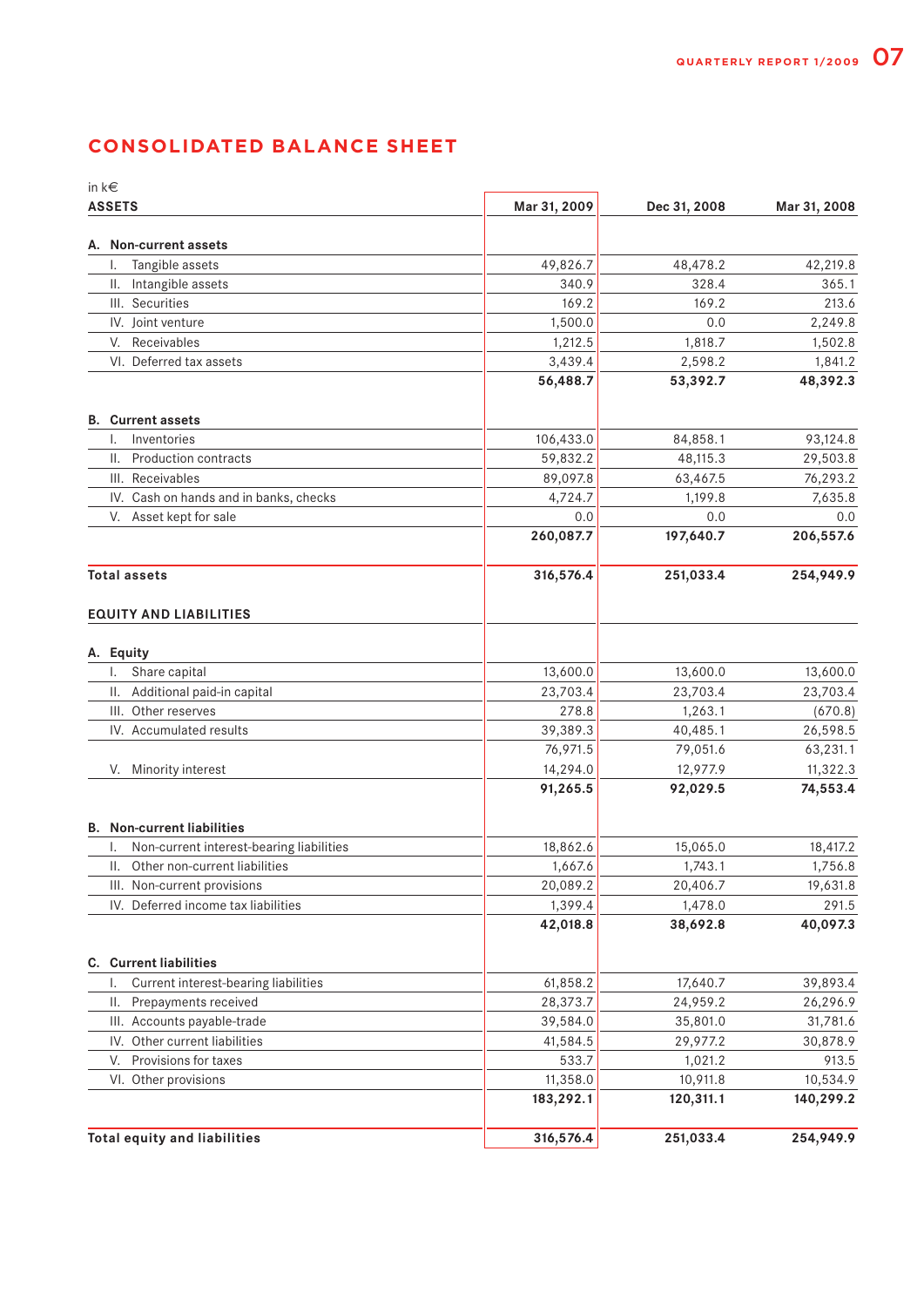# **CONSOLIDATED INCOME STATEMENT**

| in $k \in$ |                                                                | $1 - 3 / 2009$ | $1 - 3 / 2008$ |
|------------|----------------------------------------------------------------|----------------|----------------|
|            | 1. Revenues                                                    | 99,611.0       | 93,970.0       |
|            | 2. Other income                                                | 725.6          | 512.9          |
|            | 3. Change in inventory, finished products and work in progress | 14,598.1       | 8,214.6        |
|            | 4. Costs of goods sold                                         | (79, 409.8)    | (68, 707.3)    |
|            | 5. Personnel expenses                                          | (23,029.4)     | (20, 149.5)    |
|            | 6. Depreciation on intangible and tangible assets              | (1,404.0)      | (1,302.6)      |
|            | 7. Other expenses                                              | 8,112.5        | (7,160.0)      |
|            | 8. Operating result (EBIT) before result of joint venture      | 3,029.0        | 5,378.1        |
|            |                                                                |                |                |
|            | 9. Financing expenses                                          | (2,696.0)      | (1,612.9)      |
|            | 10. Financial income                                           | 463.0          | 345.7          |
|            | 11. Profits/losses on joint venture                            | 0.0            | (197.9)        |
|            | 12. Profit before tax (EBT)                                    | 796.0          | 3,913.0        |
|            | 13. Income taxes                                               | (163.2)        | (841.3)        |
|            | 14. Consolidated profit                                        | 632.8          | 3,071.7        |
|            | thereof                                                        |                |                |
|            | - Minority interests                                           | 1,728.6        | 1,264.8        |
|            | - Shareholders of parent company                               | (1,095.8)      | 1,806.9        |
|            |                                                                |                |                |
|            | Average number of shares issued                                | 6,800,000.0    | 6,800,000.0    |
|            | Basic earnings per share                                       | (0.16€)        | $0.27 \in$     |
|            | Diluted earnings per share                                     | (0.16€)        | $0.27 \in$     |

## **PRESENTATION OF THE CONSOLIDATED STATEMENT OF COMPREHENSIVE INCOME FOR THE PERIOD**

| in $k \in$                                                   | $1 - 3 / 2009$ | $1 - 3 / 2008$ |
|--------------------------------------------------------------|----------------|----------------|
| <b>Consolidated profit</b>                                   | 632.8          | 3,071.7        |
| Unrealized profits/losses from foreign currency translation  | 1,100.9        | (1, 324.1)     |
| Unrealized profits/losses from available-for-sale securities |                |                |
| Change in unrealized profits/losses                          | 3.9            | 0.0            |
| thereof deferred income taxes                                | (1.0)          | 0.0            |
| Unrealized profits/losses from cash flow hedge               |                |                |
| Change in unrealized profits/losses                          | (2,044.7)      | 453.9          |
| thereof deferred income taxes                                | 511.2          | (113.5)        |
| Realized profits/losses                                      | 46.7           | 102.9          |
| thereof deferred income taxes                                | (11.7)         | (25.7)         |
| Income and expense accounted for directly in equity          | (394.7)        | (906.5)        |
| Total comprehensive income                                   | 238.1          | 2,165.2        |
| thereof                                                      |                |                |
| - Minority interests                                         | 2,318.2        | 564.0          |
| - Shareholders of parent company                             | (2,080.1)      | 1,601.2        |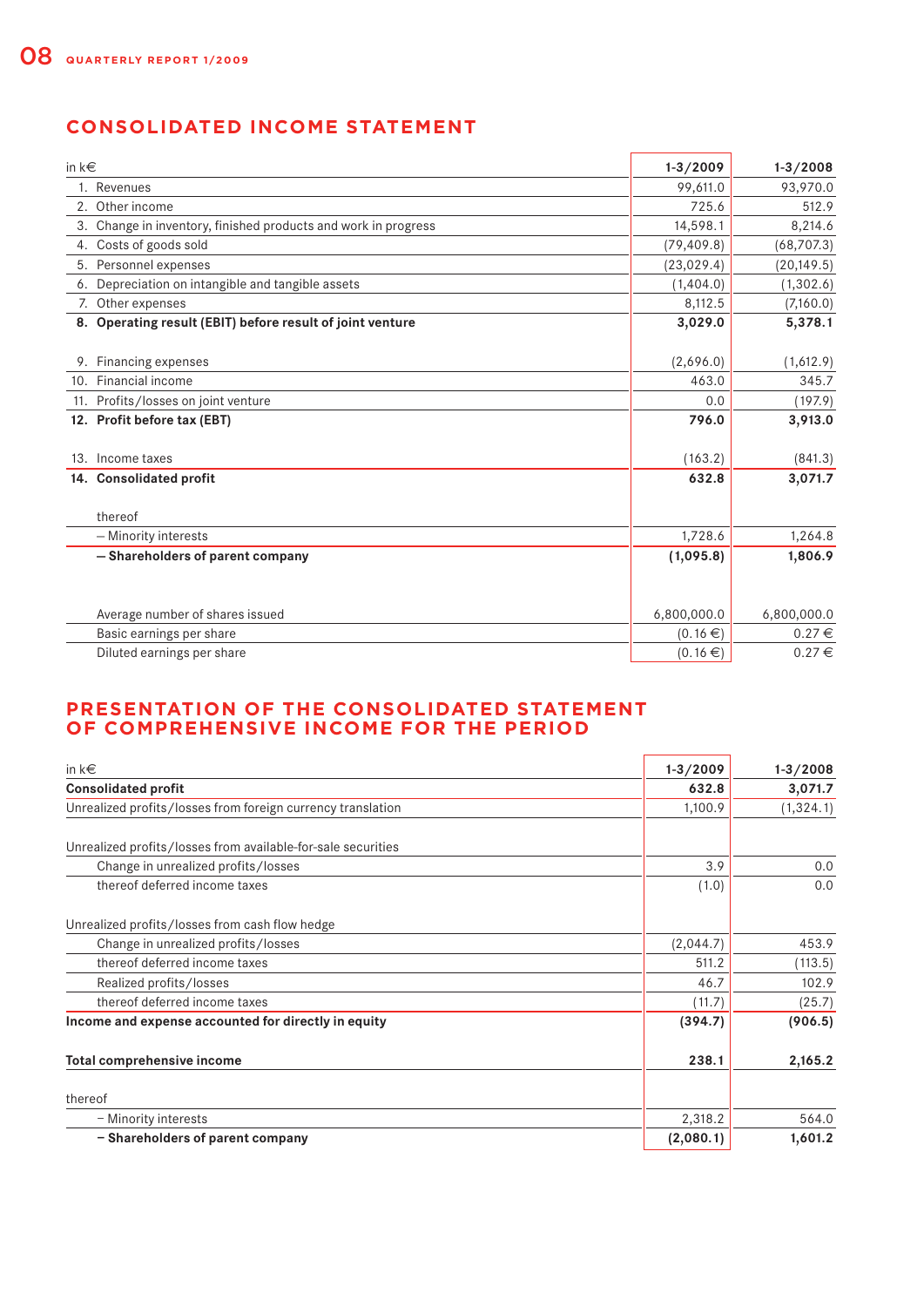## **CONSOLIDATED CASH FLOW STATEMENT**

| in $k \in$                                                        | $1 - 3 / 2009$ | $1 - 3 / 2008$ |
|-------------------------------------------------------------------|----------------|----------------|
| Net cash flow from operating activities                           | (41,004.5)     | (17, 164.4)    |
| Net cash flow from investing activities                           | (2, 499.5)     | (2,409.5)      |
| Net cash flow from financing activities                           | 47,013.0       | 20,937.5       |
| Net change in cash on hands and in banks, checks                  | 3,509.0        | 1,363.6        |
| Cash on hands and in banks, checks at the beginning of the period | 1,199.8        | 6,314.5        |
| Adjustment from currency translation                              | 15.9           | (42.3)         |
| Cash on hands and in banks, checks at the end of the period       | 4,724.7        | 7,635.8        |

# **CONSOLIDATED STATEMENTS OF CHANGES IN EQUITY**

#### **Attributable to shareholders in parent company**

|                            |          |                         |             | Other reserves |            |                            |           |           |                   |
|----------------------------|----------|-------------------------|-------------|----------------|------------|----------------------------|-----------|-----------|-------------------|
|                            | Share    | Additional              | Currency    | Re-evaluation  |            | <b>Hedging Accumulated</b> |           | Minority  |                   |
| in $k \in$                 |          | capital paid-in capital | translation | reserve        | reserve    | results                    | Subtotal  | interest  | <b>Equity</b>     |
| As at Jan 1, 2009          | 13,600.0 | 23,703.4                | (975.2)     | (11.8)         | 2.250.1    | 40,485.1                   | 79,051.6  | 12,977.9  | 92,029.5          |
| Total comprehensive income | 0.0      | 0.0                     | 511.3       | 2.9            | (1, 498.5) | (1,095.8)                  | (2,080.1) | 2.318.2   | 238.1             |
| Dividend                   | 0.0      | 0.0                     | 0.0         | 0.0            | 0.0        | 0.0                        | 0.0       | (1.002.1) | (1,002.1)         |
| As at Mar 31, 2009         |          | 13,600.0 23,703.4       | (463.9)     | (8.9)          |            | 751.6 39,389.3             | 76,971.5  |           | 14,294.0 91,265.5 |
| As at Jan 1, 2008          | 13,600.0 | 23.703.4                | (1.112.1)   | (8.2)          | 570.4      | 24.876.4                   | 61.629.9  | 11.026.8  | 72.656.7          |
| Total comprehensive income | 0.0      | 0.0                     | (538.5)     | 0.0            | 417.6      | 1,722.1                    | 1.601.2   | 564.0     | 2,165.2           |
| Dividend                   | 0.0      | 0.0                     | 0.0         | 0.0            | 0.0        | 0.0                        | 0.0       | (268.5)   | (268.5)           |
| As at Mar 31, 2008         |          | 13.600.0 23.703.4       | (1,650.6)   | (8.2)          | 988.0      | 26,598.5                   | 63,231.1  |           | 11.322.3 74.553.4 |

## **SEGMENT OVERVIEW**

|               | Revenues       | Revenues       | <b>EBIT</b>    | EBIT           |
|---------------|----------------|----------------|----------------|----------------|
| in $k \in$    | $1 - 3 / 2009$ | $1 - 3 / 2008$ | $1 - 3 / 2009$ | $1 - 3 / 2008$ |
| Austria       | 56,954.5       | 57,508.2       | 1,563.6        | 3,561.1        |
| <b>USA</b>    | 34,661.3       | 24,888.4       | 3,204.2        | 2,344.6        |
| Germany       | 14,179.5       | 19,652.1       | (1, 835.2)     | (922.3)        |
| Spain         | 1,592.2        | 6,995.1        | (82.4)         | 325.7          |
| Switzerland   | 1,674.8        | 1,455.5        | 157.5          | (47.4)         |
| Asia          | 2,008.3        | 2,880.9        | 21.3           | 116.4          |
| Consolidation | (11, 409.6)    | (19, 410.2)    |                |                |
| Group         | 99,661.0       | 93,970.0       | 3,029.0        | 5,378.1        |

# **DECLARATION BY THE LEGAL REPRESENTATIVES**

These condensed interim consolidated financial statements of ROSENBAUER International AG as at March 31, 2009 have been drawn up in accordance with IFRS (as adopted in the European Union) and, to the best of our knowledge, convey a true and fair view of the asset, financial and income situation of all the enterprises included in the consolidation.

The situation report gives a true and fair view of the asset, financial and income situation in terms of the information required pursuant to §87 Sects. 2 and 4 of the Austrian Stock Exchange Act ("Börsegesetz").

In the case of the present report, it was decided to dispense with audit or review by an external auditor.

Leonding, May 27, 2009

Executive Board of ROSENBAUER International Aktiengesellschaft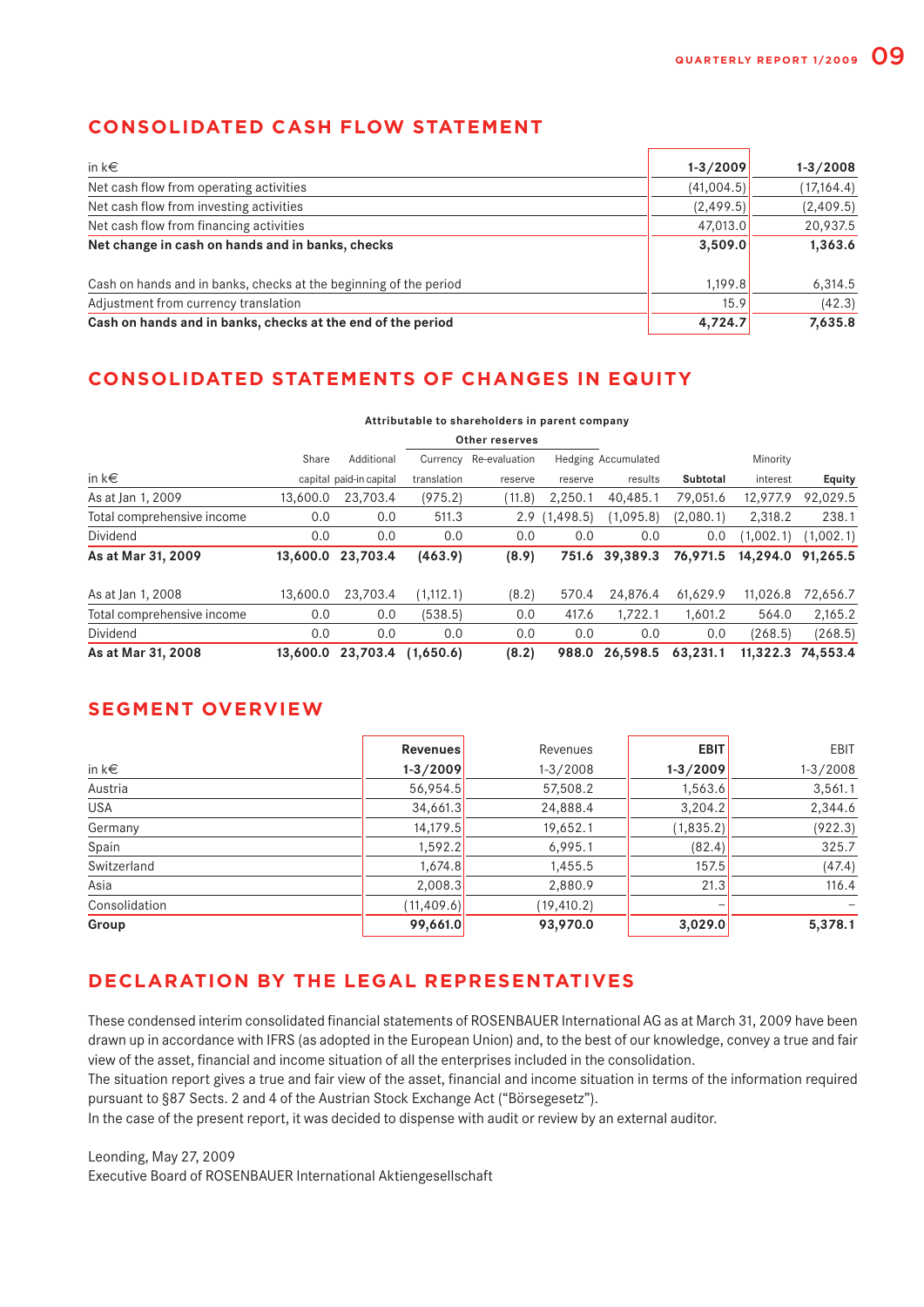### **NOTES**

### **1. Information on the company and basis of preparation**

The ROSENBAUER Group is an internationally active corporate grouping with an Austria-based parent company, ROSENBAUER International AG. Its main focus is on the production of fire-fighting vehicles, the development and manufacture of fire fighting components and the equipping of both vehicles and their crews. The Group's head office is at Paschinger Strasse 90, 4060 Leonding, Austria.

These unaudited interim group financial statements as at March 31, 2009 have been drawn up in conformity with International Financial Reporting Standards (IFRS), notably with IAS 34 (Interim Financial Reporting), as adopted for use in the EU, and are based on the same reporting and valuation methods as those underlying the consolidated financial statements for 2008. Hence the condensed interim group financial statements do not contain all the information and explanatory notes stipulated by IFRS for an end-of-financial-year set of consolidated financial statements, but should be read in conjunction with the IFRS-compliant consolidated financial statements published by the Company for the financial year 2008.

These interim group financial statements have been drawn up in thousands of Euros ( $k \in$ ), and unless expressly stated, this also applies to the figures quoted in the Notes.

### **2. Main effects of new accounting standards**

With the exception of standards that have since come into force, the interim group financial statements have been prepared on the basis of the same reporting and valuation methods as those applied at December 31, 2008. The following new or amended standards, which were applicable to these interim consolidated financial statements for the first time, entailed modifications to these statements. IFRS 8 (Operating Segments) requires operating segments to be identified, and segment information to be disclosed, on the same basis as that used in the entity's internal controlling and management reporting. This results in information being presented in a manner which corresponds to the entity's internal reporting, as required by the "management approach" principle. In line with the revisions to IAS 1 (Presentation of Financial Statements), items of income and expense accounted for directly in equity are presented in a separate "consolidated statement of comprehensive income for the period". These revisions entail changes in the mode of presentation only. The new or revised standards and interpretations IFRS 1, IFRS 2, IFRIC 12, IFRIC 13, IAS 23, IAS 27, IAS 32 and the omnibus standard "Improvements to IFRS" had no bearing upon the asset, financial and income situation of the Group. No use has been made of new standards prior to their coming into force, nor, from today's perspective, are these expected to have any significant effect upon the consolidated financial statements.

### **3. Scope of consolidation**

Pursuant to IAS 27, the scope of consolidation includes the same 2 domestic and 17 foreign subsidiaries as at December 31, 2008, all of which are under the legal and actual control of ROSENBAUER International AG and are thus fully consolidated. In December 2008, a transfer agreement was signed providing for ROSENBAUER's stake in the 50% joint venture to be transferred to the former Chinese partner in 2009. At March 31, 2009, this joint venture is stated in the consolidated balance sheet as an "asset kept for sale" with a value of 1.0 €. In the first quarter of 2009, Rosenbauer Ciansa S.L. was established as a joint venture with the co-owner and Managing Director of Rosenbauer Española. ROSENBAUER International AG contributed 1.5 m€ of initial share capital to the new production company; this capital is stated in the consolidated balance sheet under the heading "Joint venture".

### **4. Seasonal fluctuations**

Due to the high degree of dependency on public-sector clients, the usual pattern in the fire equipment sector is for a very high proportion of its shipments to be made in the second half of the year, and especially in the last quarter. This may give rise to very considerable differences – in terms of revenues and results – between interim reporting periods. In the period under review, there were no unusual developments over and above the seasonal fluctuation that is characteristic of the industry. More information on developments in the period under review may be found in the situation report.

### **5. Main effects of estimates**

In preparing the interim group financial statements, the Executive Board made certain assumptions and estimates which have influenced the figures and recognition methods for assets, debts, income and expenses in the period under review. The actual figures may deviate from these estimates. Estimation errors had no significant effect on the financial statements in the reporting period.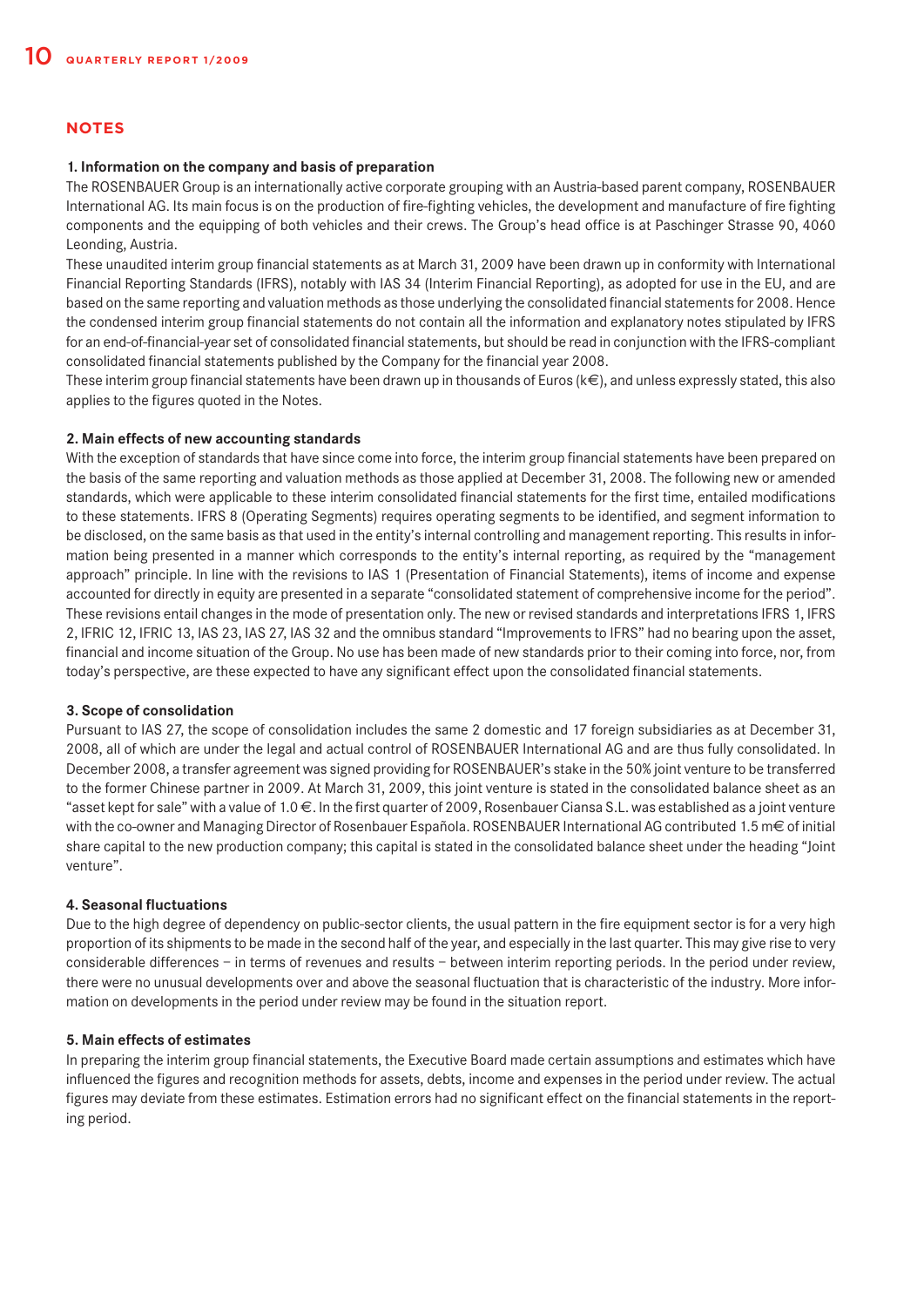### **6. Related party disclosures**

There has been no change in the composition of the related parties since December 31, 2008. The following transactions were conducted with related parties in the period under review:

| in $k \in$                  | $1 - 3 / 2009$ | $1-3/2008$ |
|-----------------------------|----------------|------------|
| Sale of goods               | 42.9           | 0.0        |
| Purchase of goods           | 3,832.3        | 856.0      |
| Receivables                 | 59.3           | 9.5        |
| Liabilities                 | 1,714.1        | 985.9      |
| Rental agreement for land   | 1,110.3        | 766.5      |
| Rental agreement for office | 0.0            | 19.9       |

In the first quarter, Rosenbauer Ciansa S.L., Spain, was established as a joint venture. This company was established jointly with the co-owner and Managing Director of the subsidiary Rosenbauer Española, with whom it will be jointly run.

### **7. Income taxes**

Income taxes for the period under review have been recognized on the basis of the best available estimate of the weighted average annual income-tax rate expected for the financial year as a whole. Taxes on income for 1-3/2009 breaks down into 583.4 k€ (1-3/2008: 611.4 k€) of expense for current income taxes, and -420.2 k€ (1-3/2008: 229.9 k€) of changes in deferred income taxes.

### **8. Segment reports**

The Group's internal reporting places great emphasis on keeping track of developments at the Group companies. For this reason, the geographical segments previously stated in the primary segment also constitute the reporting segments as stipulated by IFRS 8. The new segment reporting scheme thus comprises the six mandatorily reportable segments of Austria, USA, Germany, Spain, Switzerland and Asia. At ROSENBAUER, revenues and EBIT are used as the basis for measuring internal performance in the reported segments. The accounting rules used for the segment information are based on the accounting rules used for ROSENBAUER, as outlined in Sections B and C of the company's consolidated financial statements as at December 31. An outline of these segments, condensed in accordance with IAS 34, and explanations on the composition of, and developments in, the segments may be found in the interim Group situation report.

### **9. Events after the reporting date**

No events of any consequence occurred prior to the drawing up of the Quarterly Report.

### **10. Contingent claims and contingent liabilities**

ROSENBAUER International AG issued no letters of indemnity in favour of third parties outside the Group. Moreover, in the same way as at the year-end, there are no contingent claims and liabilities from which material claims and liabilities will result.

#### **11. Other notes**

Interest-rate and foreign-exchange risks are hedged by means of derivative financial instruments such as foreign-exchange forwards and interest-rate cap instruments. In terms of their economic effect, several transactions would constitute hedges, but fail to meet the hedge accounting requirements of IAS 39. The fair-value changes in these financial instruments are recognized immediately in profit or loss in the consolidated income statement. Derivatives which meet the hedge accounting requirements of IAS 39 are employed solely as hedging instruments for safeguarding future cash flows, i.e. they are recognized under equity as cash flow hedges. At March 31, 2009, the fair value of the hedging transactions recognized in the income statement was -254.0 k€ (March 31, 2008: 1,584.4 k€), and that of the hedges recognized under equity was 1,002.1 k€ (March 31, 2008: 1,317.3 k€).